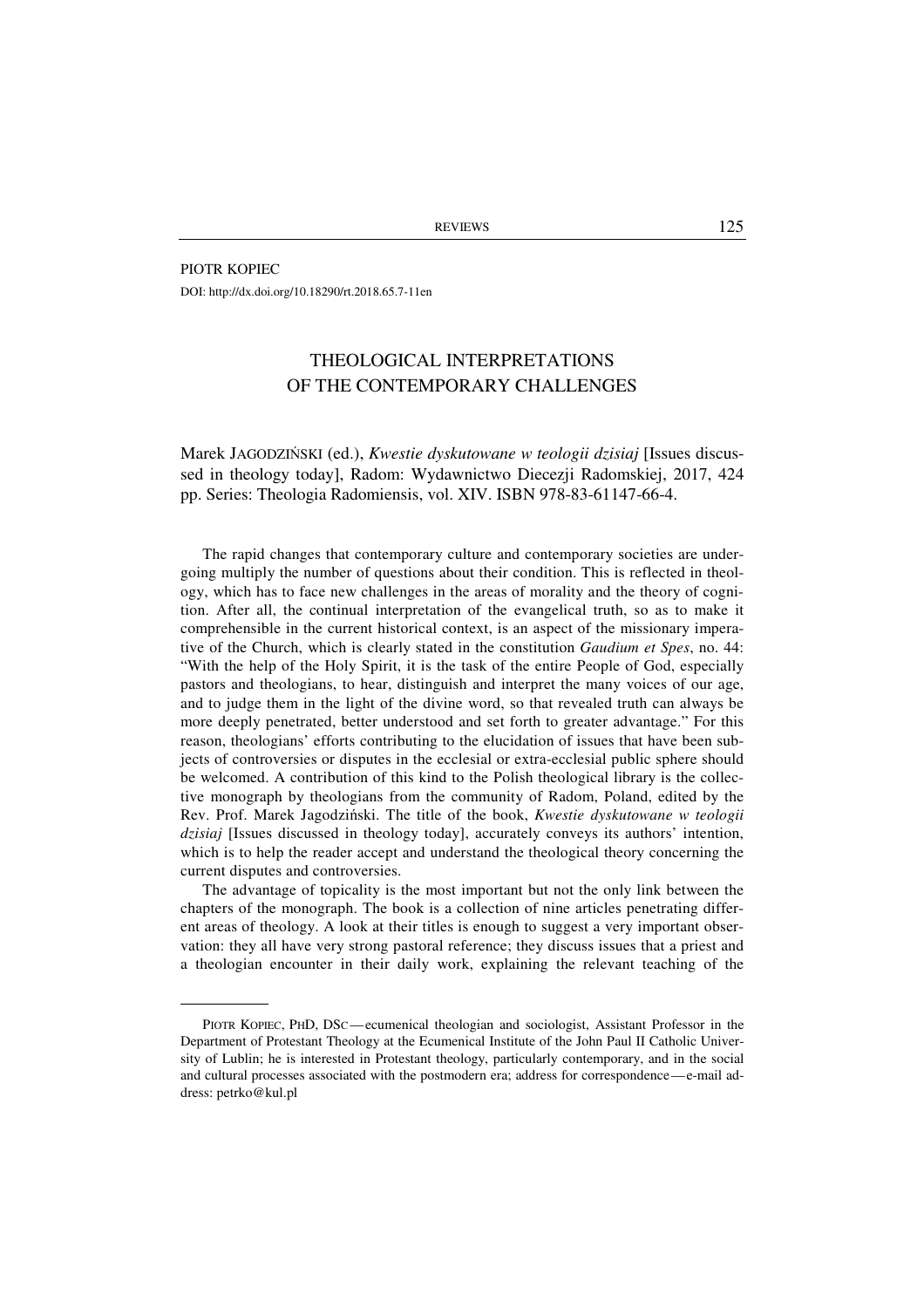Church in response to the questions asked. The editors of the monograph thus took on an explicative and, consequently, mystagogical role.

The first problem addressed in the book is phrased as a question, which is also the title of the first article authored by Edward Sienkiewicz, namely: "Czy Bóg Starego Testamentu jest miłosiernym Ojcem?" ("Is the Old Testament God a merciful Father?"). The study contains a theological analysis of biblical passages concerning the picture of God in the Old Testament, which is so often raised in debates and sometimes accompanied by doubts. A consequence of the main aim is the biblical interpretation of the semantic scopes of the concepts of love and mercy, providing answers to another theological problem that evokes considerable interest.

In the next article, titled "Sytuacja osób rozwiedzionych, żyjących w związkach cywilnych, wobec sakramentów. Przegląd komentarzy na temat ósmego rozdziału *Amoris laetitia*" ("The situation of divorced people, living in civil marriages, with regard to the sacraments: A review of commentaries on Chapter Eight of *Amoris Laetitia*"), Jarosław Wojtkun addresses the stormy debate following the publication of Pope Francis' encyclical *Amoris Laetitia*. The article very clearly presents the reception of the encyclical's contents; it shows how these contents were related to the pastoral problem particularly important these days: the problem of enabling divorced people living in new relationships to participate in the sacraments. It also clearly highlights the main two interpretative positions that developed in the Church after the publication of the encyclical.

The issue of transgenerational healing and forgiveness is the subject of further two articles: Marek Jagodziński's "Czy istnieje kwestia przebaczenia międzypokoleniowego" ["Is there an issue of transgenerational forgiveness?"] and Sławomir Płusa's "Między grzechem a zranieniem. Wokół uzdrowienia międzypokoleniowego" ["Between sin and injury: Concerning transgenerational healing"]. The juxtaposition of these studies side by side is probably not accidental, since their somewhat different appraisals of the category of transgenerational healing reflect the ongoing theological debate on this issue. In developing their appraisals, both authors ascribe special significance to the pastoral consequences of practices involving prayer for transgenerational healing and transgenerational forgiveness.

The next study opens the part of the book that comprises three revised versions of master's theses written under the guidance of the book's editor, Marek Jagodziński. To some extent, this explains the large size of these chapters.

The first of them is an extensive article by Maciej Szymański, titled "Nauczanie Magisterium Kościoła od Pawła VI do Jana Pawła II w kwestii kapłaństwa urzędowego kobiet" ("The teaching of the Magisterium of the Church from Paul VI to John Paul II on the ministerial priesthood of women"). The author reliably systematizes the teaching of the Catholic Church on the ordination of women. He analyzes the argumentation given in the main documents addressing this issue, among which he mentions, above all, the declaration *Inter Insigniores* by the Congregation for the Doctrine of the Faith on allowing the ministerial priesthood of women and John Paul II's apostolic letter *Ordinatio Sacerdotalis.* The systematic character of the study manifests itself in its structure, with hierarchically ordered issues. The author begins by distinguishing hierarchical priesthood and common priesthood, pointing out that, despite the genetic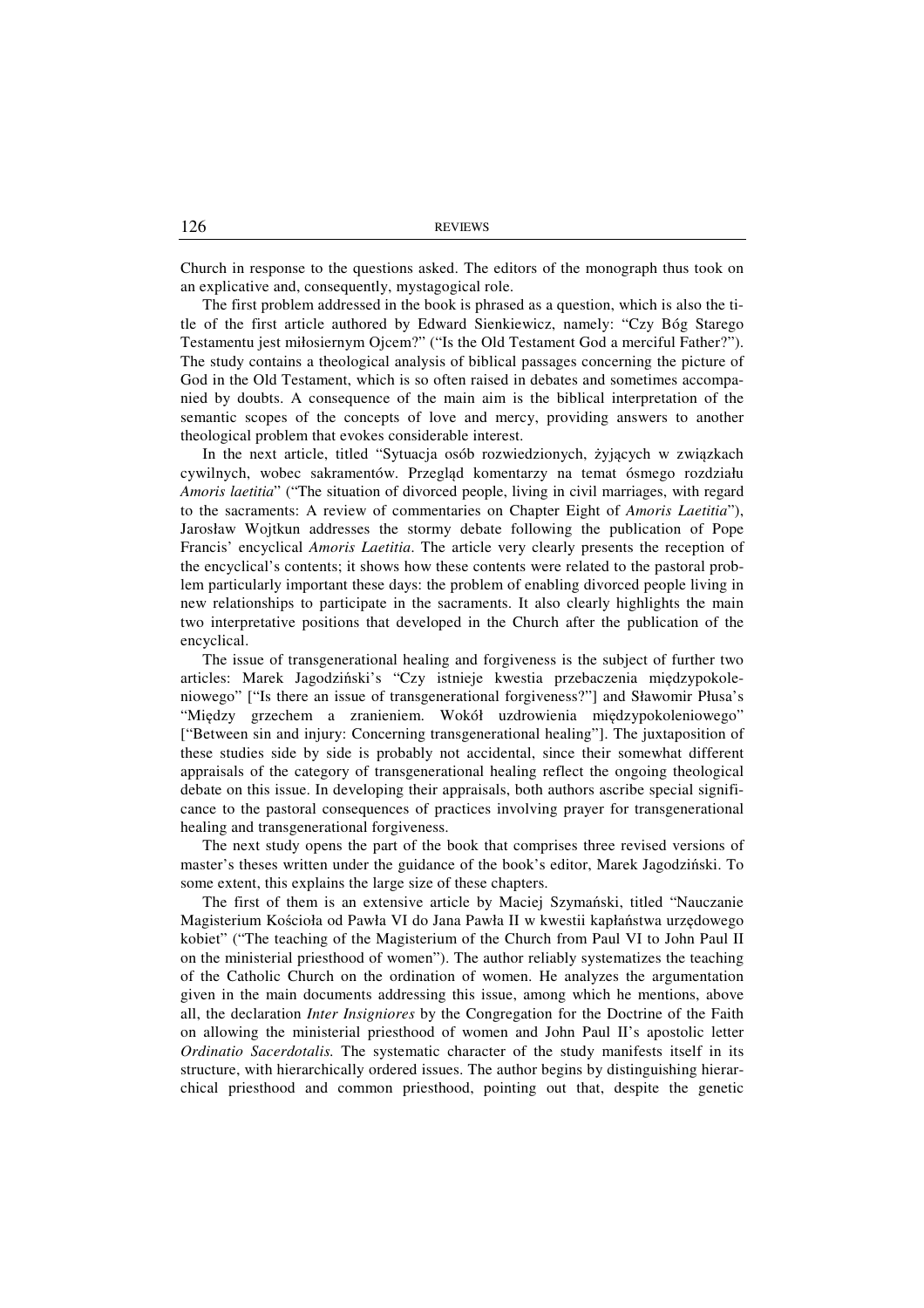REVIEWS 127

relationship between them, they differ in their essence. Thus, he presents the Catholic doctrine as distinct from the approaches of some post-Reformation churches, which have introduced the ordination of women invoking—among other things—the principle of common priesthood. In the next step of his reasoning, he discusses the internal theological "order" of the Church, in which all its members are grafted into Christ, making up a hierarchical structure of functions. This, however, does not mean—which the author clearly emphasizes—that the holy orders can be viewed functionally.

The next of the articles based on revised master's theses bears the title of "Antytrynitaryzm w doktrynie Świadków Jehowy" ["Anti-Trinitarianism in the doctrine of Jehovah's Witnesses"]. Its author is Szczepan Kowalik. The title very clearly indicates the thematic area addressed in the text, but it must be said that the author takes the opportunity to present other elements of Jehovah's Witnesses' teaching as well. Moreover, the reader is informed about the basic studies devoted to the doctrine of this denomination in the Polish theological literature. It should be stressed that this issue remains extremely important, even if we consider the basic statistical fact: Jehovah's Witnesses are the third largest denomination in Poland, which—given their intense missionary activity—means that an average Catholic may encounter a theological system different than his own precisely during a meeting with a Jehovah's witness. The Millerist and millenarian etiology characteristic of this system, as well as its characteristic ethical theory rejecting many socio-political solutions (notably the UN, seen as the beast), invariably induce other people's interest. It should be noted that many of these ideas are shared by conservative communities of evangelical Christians, especially in the United States, but also in Poland.

The third article, being a revised version of a master's thesis, is Damian Żabicki's "Aspekty teologiczne ewolucjonizmu chrześcijańskiego w ujęciu arcybiskupa Józefa Życińskiego (1948–2011)" ("Theological aspects of Christian evolutionism according to Józef Życiński [1948–2011]). In an erudite way, the study introduces the reader to the teaching of the late Ordinary of Lublin, who died a few years ago. It presents Józef Życiński's perspective on the difficult issues of Christian interpretation of evolutionism. It also presents the Lublin philosopher's research work in the context of his dialogical attitude; as a thinker and a priest committed to pastoral ministry, Życiński pointed out the danger inherent in all kinds of fundamentalisms.

The chapter by Damian Żabicki is placed between two shorter articles. One of them is a study by the already mentioned Sławomir Płusa. In his second paper, titled "Pentekostalizm czy odnowa charyzmatyczna Kościoła?" ("Pentecostalism or charismatic renewal of the Church?"), the author addresses what is undoubtedly one of the main religious phenomena of the last decade: the rapid development of charismatic communities in the Catholic Church. The article contains a historical outline of Pentecostalism, originating in Protestantism, and presents the historical origins of Catholic Charismatic Renewal. It then briefly discusses the significance of baptism in the Holy Spirit. Finally, it comments on the very intense debate taking place in recent years in conference halls and in churches. The debate is centred around the question of whether or not the full bloom of Catholic Charismatic Renewal amounts the Pentecostalization or Protestantization of the Church.